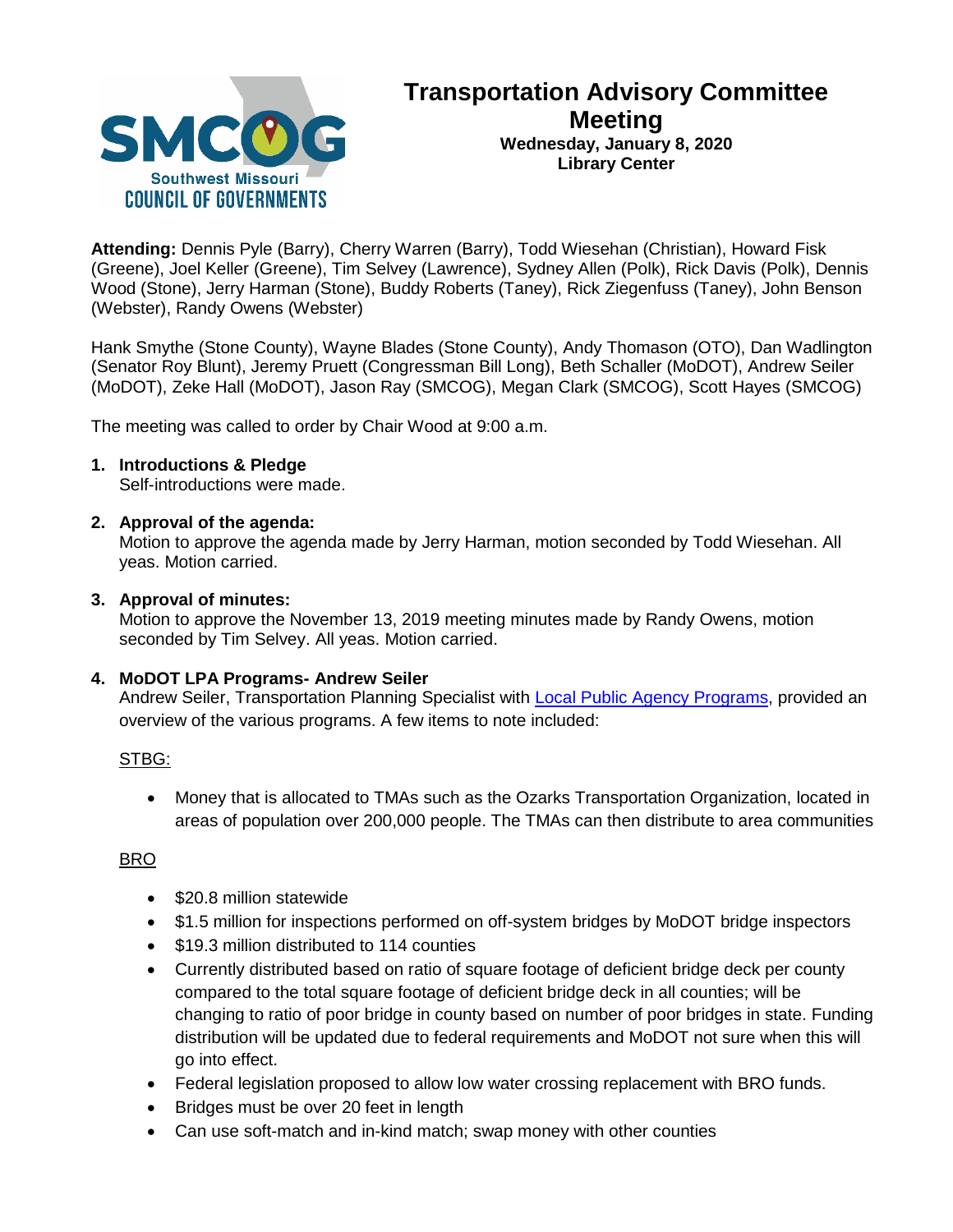## TAP- Transportation Alternatives Program

- \$18.6 million statewide
- \$9.3 million to MoDOT for ADA transition plan
- Remaining dollars distributed to districts for applications
- Competitive application, usually due in November
- 2-year call for projects

# RTP- Recreational Trails Program

- In Missouri is facilitated through DNR
- Annual competitive project call
- Maximum \$250,000 projects
- Due 2/14/2020

# FLAP- Federal Lands Access Program

- \$1.4 million in Missouri
- Can be used on federal lands or for access to: National Forests, Army Corps of Engineers, National Battlefields, etc.

# TEAP- Traffic Engineering Assistance Program

- Can be used to help fund an ADA transition plan
- Can be used to conduct sign inventory and build a GIS database
- Preferable for non-MoDOT routes
- Competitive application
- Every 2-years call for projects
- Projects are limited to \$8,000 in federal/state funding but unlimited local funds
- Must use MoDOT on-call consultants

# BEAP- Bridge Engineering Assistance Program

- Engineering assistance for bridges not on state system
- First come, first served, no competitive application

# Other important items to note:

- Person in responsible charge: each LPA must have a person in responsible charge, must be full-time employee able to administer projects, must complete online training
- LPA Advisory Committee: made up of 18-20 members representing cities, counties, RPCs, MPOs, and consultants, rotating three-year terms, annual application for members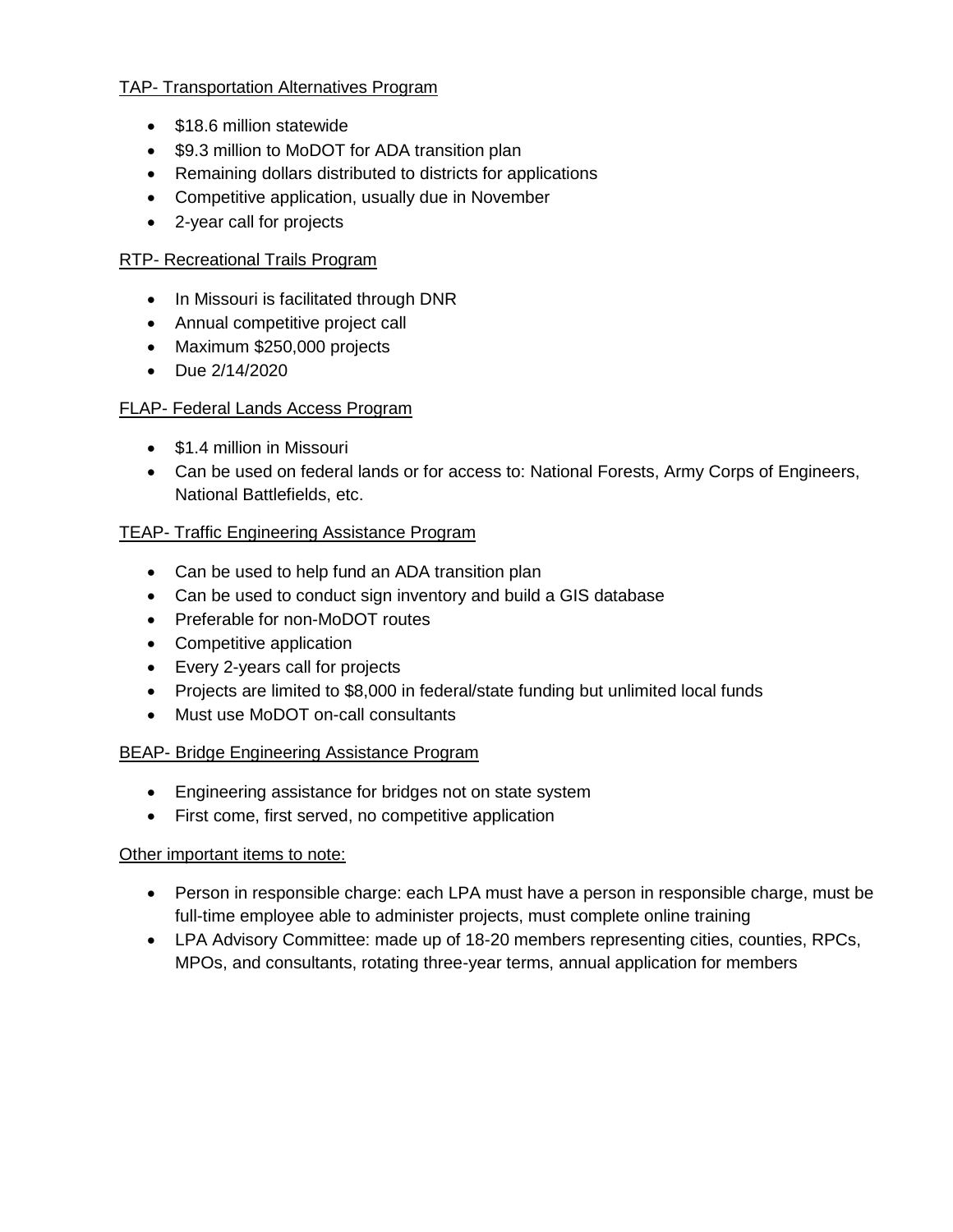## **5. Regional Transportation Plan:**

Megan Clark stated that as promised the TAC would be reviewing the regional transportation plan goals at each meeting. She reviewed goal 4: Partnerships.

## **6. SMCOG Staff Update:**

# a. [2020 Construction Guide:](https://www.modot.org/2020-southwest-district-construction-guide)

Megan Clark noted that the 2020 Construction Guide has been published. Beth Schaller added that is was not online yet because chip seal projects had accidentally been left of. Megan told the group she would link to the guide in the minutes and share with the TAC.

### b. MoDOT 2020 Legislative Agenda:

Megan Clark briefly reviewed MoDOT's legislative agenda which has two identified items. 1) Prohibit hand-held cell phone and other electronic wireless communication device use while driving 2) Miles per gallon equitable motor vehicle registration model.

### c. MoDOT Seat Belt Survey Report:

Megan Clark noted that three of SMCOG's counties were included in the survey this year. Overall there has been an increase in seatbelt usage which is good, but there is still room for improvement. Beth Schaller noted that three years of increased usage is good, but more people should wear the seatbelt because it is the easiest way to improve safety on the roadways.

### d. Pre-filed Legislation:

Megan Clark reviewed transportation related pre-filed state legislation. The document provided in the packet has hyperlinks to each bill summary.

## e. Other Items of Interest:

Megan noted that she had sent an email to the TAC with information about public comment periods for the Federal ROUTES initiative and the VW Settlement money in Missouri.

## **7. MoDOT Update**

Beth Schaller reported that the construction guide would be online soon and include an online map. Some construction projects from last year will be carrying over mostly due to weather delays. In the next few years we will see improvements along Highway 65, Routes 60 and 37, and the Highways 60 and 125 interchange will happen but what design will be constructed is still to be decided. Beth recommended having Frank Miller present at the next meeting about asset management and future projects.

## **8. MPO Update**

Andy Thomason reported that the OTO has some public engagement options scheduled for the update of the Long-Range Transportation Plan. The board will be making final decisions on approving applications for trail projects in Ozark, Republic, Springfield, and Battlefield.

#### **9. Legislative Reports**

Dan Wadlington with Senator Roy Blunt's office reported that the Senate is working on appointments. The end of 2019 was productive with final budget bills being passed and avoiding a government shutdown.

Jeremy Pruett reported that the House is back in session but not much to report at this time.

#### **10. Other Member Updates & Guest Reports**

Howard Fisk noted that military personnel stationed at Ft. Leonard Wood gain valuable experience in operating large trucks and equipment, but upon competition of their service do no qualify for a